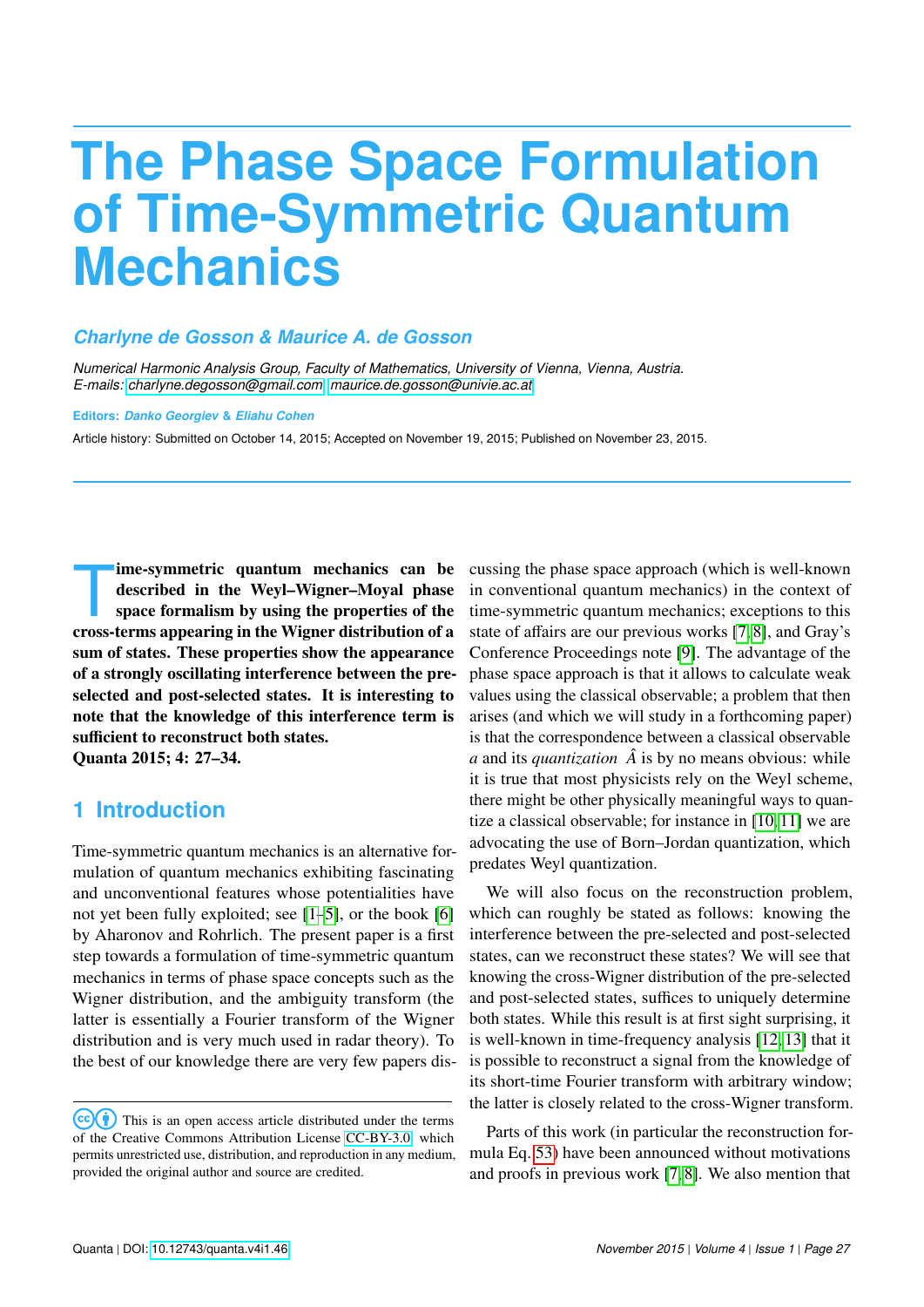tum phase space using methods that are very different the complex number from the Weyl–Wigner–Moyal formalism employed here.

#### **1.1 Notation**

We will work with systems having *n* degrees of freedom. Position or momentum variables are denoted  $x = (x_1, ..., x_n)$  and  $p = (p_1, ..., p_n)$ , respectively. The corresponding phase space variable is  $(x, p)$ . The scalar product  $p_1 x_1 + \cdots + p_n x_n$  is denoted by *px*. When integrating we will use, where appropriate, the volume elements  $d^n x = dx_1 \cdots dx_n$ ,  $d^n p = dp_1 \cdots dp_n$ . The unitary  $\hbar$ -Fourier transform of a square-integrable function  $\Psi(x)$  is

$$
\tilde{\Psi}(p) = \left(\frac{1}{2\pi\hbar}\right)^{\frac{n}{2}} \int e^{-\frac{i}{\hbar}px} \Psi(x) d^n x.
$$
 (1)

We denote by  $\hat{x} = (\hat{x}_1, ..., \hat{x}_n)$  and  $\hat{p} = (\hat{p}_1, ..., \hat{p}_n)$  the operators defined by  $\hat{x}_j \Psi = x_j \Psi$ ,  $\hat{p}_j \Psi = -i\hbar \partial_{x_j} \Psi$ .

#### **1.2 The notion of weak value**

In time-symmetric quantum mechanics the state of a system is represented by a two-state vector  $\langle \Phi | | \Psi \rangle$  where the state  $\Phi$  evolves backwards from the future and the state  $|\Psi\rangle$  evolves forwards from the past. To make things clear, assume that at a time  $t_i$  an observable  $\hat{A}$  is measured and a non-degenerate eigenvalue was found:  $|\Psi(t_i)\rangle = |\hat{A} = \alpha\rangle$ ; similarly at a later time  $t_f$  a measurement of another observable  $\hat{B}$  yields  $|\Phi(t_f)\rangle = |\hat{B} = \beta\rangle$ . Such a two-time state  $\langle \Phi | \Psi \rangle$  can be created as follows [\[1,](#page-5-0) [15\]](#page-6-9): Alice prepares a state  $|\Psi(t_i)\rangle$  at initial time  $t_i$ . She then sends the system to an observer, Bob, who may perform any measurement he wishes to. The system is returned to Alice, who then performs a strong measurement with the state  $|\Phi(t_f)\rangle$  as one of the outcomes. Only if this outcome is obtained, does Bob keep the results of his measurement.

Let now *t* be some intermediate time:  $t_i < t < t_f$ .<br>
Ilowing the time symmetric approach to quantum me Following the time-symmetric approach to quantum mechanics at this intermediate time the system is described by the *two* wavefunctions

$$
\Psi = U_{i}(t, t_{i})\Psi(t_{i}) \quad \Phi = U_{f}(t, t_{f})\Phi(t_{f}) \tag{2}
$$

where  $U_i(t, t') = e^{-i\hat{H}_i(t-t')/\hbar}$  and  $U_f(t, t') = e^{-i\hat{H}_f(t-t')/\hbar}$ <br>are the unitary operators governing the evolution of the are the unitary operators governing the evolution of the state before and after time *t*. Consider now the superposition of the two states  $|\Psi\rangle$  and  $|\Phi\rangle$  (which we suppose normalized); the expectation value

$$
\langle \hat{A} \rangle_{\Psi + \Phi} = \frac{\langle \Psi + \Phi | \hat{A} | \Psi + \Phi \rangle}{\langle \Psi + \Phi | \Psi + \Phi \rangle} \tag{3}
$$

of the observable  $\hat{A}$  in this superposition is obtained using the equality

<span id="page-1-3"></span>
$$
N\langle \hat{A} \rangle_{\Psi + \Phi} = \langle \hat{A} \rangle_{\Phi} + \langle \hat{A} \rangle_{\Psi} + 2 \operatorname{Re} \langle \Phi | \hat{A} | \Psi \rangle \tag{4}
$$

Lobo and Ribeiro [\[14\]](#page-6-8) discussed weak values in the quan- where  $N = \langle \Psi + \Phi | \Psi + \Phi \rangle$ . By definition, if  $\langle \Phi | \Psi \rangle \neq 0$ ,

<span id="page-1-4"></span>
$$
\langle \hat{A} \rangle_{\Phi,\Psi} = \frac{\langle \Phi | \hat{A} | \Psi \rangle}{\langle \Phi | \Psi \rangle} \tag{5}
$$

is the *weak value* of *A*ˆ.

#### **1.3 What we will do**

In the discussion above we have been working directly in terms of the wavefunctions  $\Psi$  and  $\Phi$ ; now, a different kind of state description which is very fruitful, particularly in quantum optics, is provided by the Wigner distribution [\[11,](#page-6-5) [16–](#page-6-10)[21\]](#page-6-11)

$$
W_{\Psi}(x,p) = \left(\frac{1}{2\pi\hbar}\right)^n \int e^{-\frac{1}{\hbar}py}\Psi\left(x+\frac{1}{2}y\right)\Psi^*\left(x-\frac{1}{2}y\right)d^ny;
$$
\n(6)

the latter is directly related to the mean value of the observable  $\langle \hat{A} \rangle_{\Psi} = \langle \Psi | \hat{A} | \Psi \rangle$  by Moyal's formula [\[11,](#page-6-5) [17–](#page-6-12)[19,](#page-6-13) [22\]](#page-6-14)

<span id="page-1-1"></span>
$$
\langle \hat{A} \rangle_{\Psi} = \iint a(x, p) W_{\Psi}(x, p) d^n p d^n x \tag{7}
$$

where  $a(x, p)$  is the classical observable whose Weyl quantization is given by the Weyl–Moyal formula

$$
\hat{A} = \left(\frac{1}{2\pi\hbar}\right)^n \iint \hat{a}(x, p)e^{\frac{i}{\hbar}(x\hat{x} + p\hat{p})}d^n p d^n x.
$$
 (8)

Here, we use the terminology *classical observable* in a very broad sense; *a* can be any complex integrable function, or even a tempered distribution that is an element of  $\mathcal{S}'(\mathbb{R}^{2n})$ , dual of the Schwartz space  $\mathcal{S}(\mathbb{R}^{2n})$  of rapidly decreasing functions. A direct calculation shows that we have

<span id="page-1-2"></span>
$$
W_{\Psi+\Phi} = W_{\Phi} + W_{\Psi} + 2 \operatorname{Re} W_{\Psi,\Phi} \tag{9}
$$

where the cross-term  $W_{\Psi,\Phi}$  is given by

<span id="page-1-5"></span>
$$
W_{\Psi,\Phi}(x,p) = \left(\frac{1}{2\pi\hbar}\right)^n \int e^{-\frac{1}{\hbar}py}\Psi\left(x+\frac{1}{2}y\right)\Phi^*\left(x-\frac{1}{2}y\right)d^ny.
$$
\n(10)

The appearance of the term  $W_{\Psi,\Phi}$  shows the emergence at time *t* of a strong interference between the pre-selected and the post-selected states  $|\Psi\rangle$  and  $|\Phi\rangle$ . It is called the cross-Wigner distribution of  $\Psi$ ,  $\Phi$ , see [\[17,](#page-6-12) [18,](#page-6-15) [23\]](#page-6-16) and the references therein. We are going to exploit the properties of *<sup>W</sup>*Ψ,<sup>Φ</sup> to give an alternative working definition of the weak value  $\langle \hat{A} \rangle_{\Phi,\Psi}$ , namely

<span id="page-1-0"></span>
$$
\langle \hat{A} \rangle_{\Phi,\Psi} = \frac{1}{\langle \Phi | \Psi \rangle} \iint a(x,p) W_{\Psi,\Phi}(x,p) d^n p d^n x \quad (11)
$$

(see Eq. [20\)](#page-2-0); here  $a(x, p)$  is the classical observable whose Weyl quantization is the operator  $\hat{A}$ . Eq. [11](#page-1-0) is justified by ) an extension of the averaging formula (Eq. [7\)](#page-1-1) to pairs of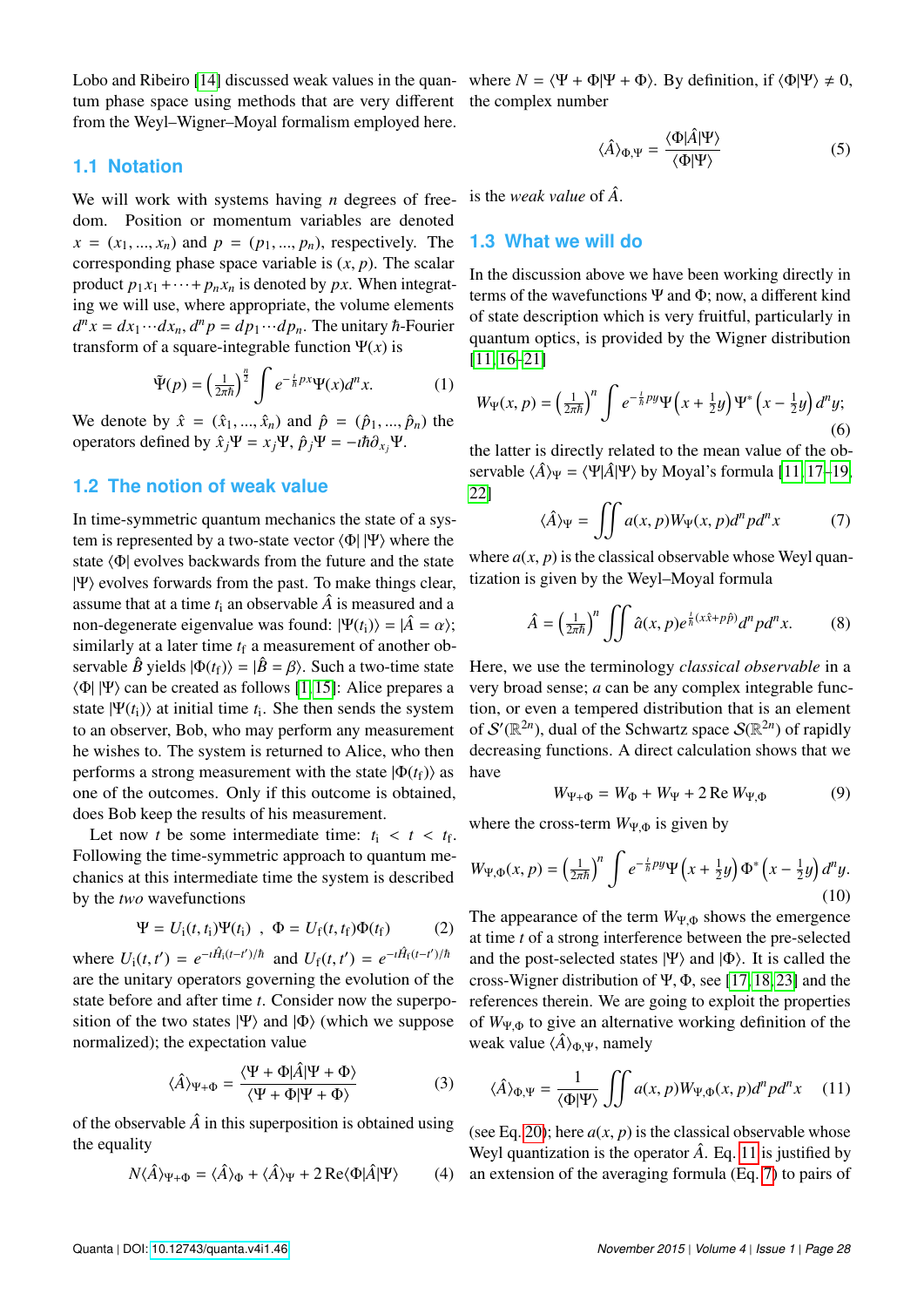states: see Eq. [19,](#page-2-1) well-known in harmonic analysis. This Comparing with Eq. [4](#page-1-3) we see that allows us to interpret the function

$$
\rho_{\Phi,\Psi}(x,p) = \frac{W_{\Psi,\Phi}(x,p)}{\langle \Phi | \Psi \rangle} \tag{12}
$$

as a *complex* probability distribution. We thereafter notice that the cross-Wigner distribution can itself be seen, for fixed  $(x, p)$ , as a weak value, namely that of Grossmann and Royer's parity operator  $\hat{T}_{GR}(x, p)$ :

$$
W_{\Psi,\Phi}(x,p) = (\pi \hbar)^n \langle \hat{T}_{GR}(x,p) \rangle_{\Psi,\Phi} \langle \Phi | \Psi \rangle \qquad (13)
$$

(see Eq. [36\)](#page-3-0). Using this approach we prove the following Theorem [2:](#page-5-3) if  $W_{\Psi,\Phi}$  is known, we can reconstruct (up to an unessential phase factor) the wave function Ψ (and hence the state  $|\Psi\rangle$ ) with the use of

$$
\Psi(x) = \frac{2^n}{\langle \Phi | \Lambda \rangle} \iiint W_{\Psi, \Phi}(y, p) \hat{T}_{GR}(y, p) \Lambda(x) d^n p d^n y
$$
\n(14)

where  $\Lambda$  is an arbitrary square-integrable function such that  $\langle \Phi | \Lambda \rangle \neq 0$ .

## **2 Weak Values in the Wigner Picture**

#### **2.1 The cross-Wigner transform**

The cross-Wigner distribution is defined for all squareintegrable functions  $\Psi$ ,  $\Phi$ ; it satisfies the generalized marginal conditions

$$
\int W_{\Psi,\Phi}(x,p)d^n p = \Psi(x)\Phi^*(x)
$$
 (15)

$$
\int W_{\Psi,\Phi}(x,p)d^{n}x = \tilde{\Psi}(p)\tilde{\Phi}^*(p)
$$
 (16)

provided that  $\Psi$  and  $\Phi$  are in  $L^1(\mathbb{R}^n) \cap L^2(\mathbb{R}^n)$ ; these formulas reduce to the usual marginal conditions for the Wigner distribution when  $\Psi = \Phi$ . While  $W_{\Psi}$  is always real (though not non-negative, unless Ψ is a Gaussian),  $W_{\Psi,\Phi}$  is a complex function, and we have  $W_{\Psi,\Phi}^* = W_{\Phi,\Psi}$ .<br>The energy *Wigner distribution is widely used in circul*  $W_{\Psi,\Phi}$  is a complex function, and we have  $W_{\Psi,\Phi} = W_{\Phi,\Psi}$ .<br>The cross-Wigner distribution is widely used in signal theory and time-frequency analysis [\[17,](#page-6-12) [23\]](#page-6-16); its Fourier transform is the cross-ambiguity function familiar from radar theory [\[17,](#page-6-12) [24,](#page-6-17) [25\]](#page-6-18). Zurek [\[26\]](#page-6-19) has studied  $W_{\Psi,\Phi}$ when  $\Psi + \Phi$  is a Gaussian cat-like state, and has shown that it is accountable for sub-Planck structures in phase space due to interference.

We now make the following elementary, but important remark: multiplying both sides of Eq. [9](#page-1-2) by the classical observable  $a(x, p)$  and integrating with respect to the *x*, *p* variables, we get, using Moyal's formula (Eq. [7\)](#page-1-1),

$$
\|\Phi + \Psi\| \langle \hat{A} \rangle_{\Psi + \Phi} = \langle \hat{A} \rangle_{\Phi} + \langle \hat{A} \rangle_{\Psi}
$$
  
+2 
$$
\iint a(x, p) \operatorname{Re} W_{\Psi, \Phi}(x, p) d^n p d^n x.
$$
 (17)

$$
\text{Re}\langle\Phi|\hat{A}|\Psi\rangle = \iint a(x,p)\,\text{Re}\,W_{\Psi,\Phi}(x,p)d^n p d^n x. \quad (18)
$$

It turns out that in the mathematical theory of the Wigner distribution [\[17,](#page-6-12) [18\]](#page-6-15) one shows that the equality above actually holds not only for the real parts, but also for the purely imaginary parts, hence we always have

<span id="page-2-1"></span>
$$
\langle \Phi | \hat{A} | \Psi \rangle = \iint a(x, p) W_{\Psi, \Phi}(x, p) d^n p d^n x. \tag{19}
$$

An immediate consequence of this equality is that we can express the weak value  $\langle \hat{A} \rangle_{\Phi \Psi}$  in terms of the cross-Wigner distribution and the classical observable  $a(x, p)$ corresponding to  $\hat{A}$  in the *Weyl quantization scheme* 

<span id="page-2-0"></span>
$$
\langle \hat{A} \rangle_{\Phi,\Psi} = \frac{1}{\langle \Phi | \Psi \rangle} \iint a(x,p) W_{\Psi,\Phi}(x,p) d^n p d^n x. \tag{20}
$$

We emphasize that one has to be excessively careful when using formulas of the type (Eq. [20\)](#page-2-0) (as we will do several times in this work): the function *a* crucially depends on the quantization procedure which is used (here Weyl quantization); we will come back to this essential point later, but here is a simple example which shows that things can get wrong if this rule is not observed: let  $\hat{H} = \frac{1}{2}$  $\frac{1}{2}(\hat{x}^2 + \hat{p}^2)$  be the quantization of the normalized harmonic oscillator  $H(x, p) = \frac{1}{2}$ <br>*n* = 1). While it is true that  $\frac{1}{2}(x^2 + p^2)$  (we assume  $n = 1$ ). While it is true that

<span id="page-2-3"></span>
$$
\langle \hat{H} \rangle_{\Phi,\Psi} = \frac{1}{\langle \Phi | \Psi \rangle} \iint H(x,p) W_{\Psi,\Phi}(x,p) dp dx \qquad (21)
$$

<span id="page-2-4"></span>it is in contrast *not true* that

<span id="page-2-2"></span>
$$
\langle \hat{H}^2 \rangle_{\Phi,\Psi} = \frac{1}{\langle \Phi | \Psi \rangle} \iint H(x,p)^2 W_{\Psi,\Phi}(x,p) dp dx. \quad (22)
$$

Suppose for instance that  $\Psi = \Phi$  is the ground state of the harmonic oscillator:  $\hat{H}\Psi = \frac{1}{2}\hbar\Psi$ . We have

$$
\langle \hat{H}^2 \rangle - \langle \hat{H} \rangle^2 = 0;
$$

however use of Eq. [22](#page-2-2) yields the wrong result

$$
\langle \hat{H}^2 \rangle - \langle \hat{H} \rangle^2 = \frac{1}{4} \hbar^2.
$$

The error comes from the inobservance of the prescription above:  $\hat{H}^2$  is not the Weyl quantization of  $H(x, p)^2$ , but<br>that of  $H(x, p)^2 - \frac{1}{2}h^2$  as is easily seen using the McCoy that of  $H(x, p)^2 - \frac{1}{4}$  $\frac{1}{4}\hbar^2$  as is easily seen using the McCoy [\[27\]](#page-6-20) rule

$$
\widehat{x^r p^s} = \frac{1}{2^s} \sum_{k=0}^s {s \choose k} \widehat{p}^{s-k} \widehat{x}^r \widehat{p}^k
$$
 (23)

and Born's canonical commutation relation  $[\hat{x}, \hat{p}] = i\hbar$ (see Shewell [\[28\]](#page-7-0) for a discussion of related examples).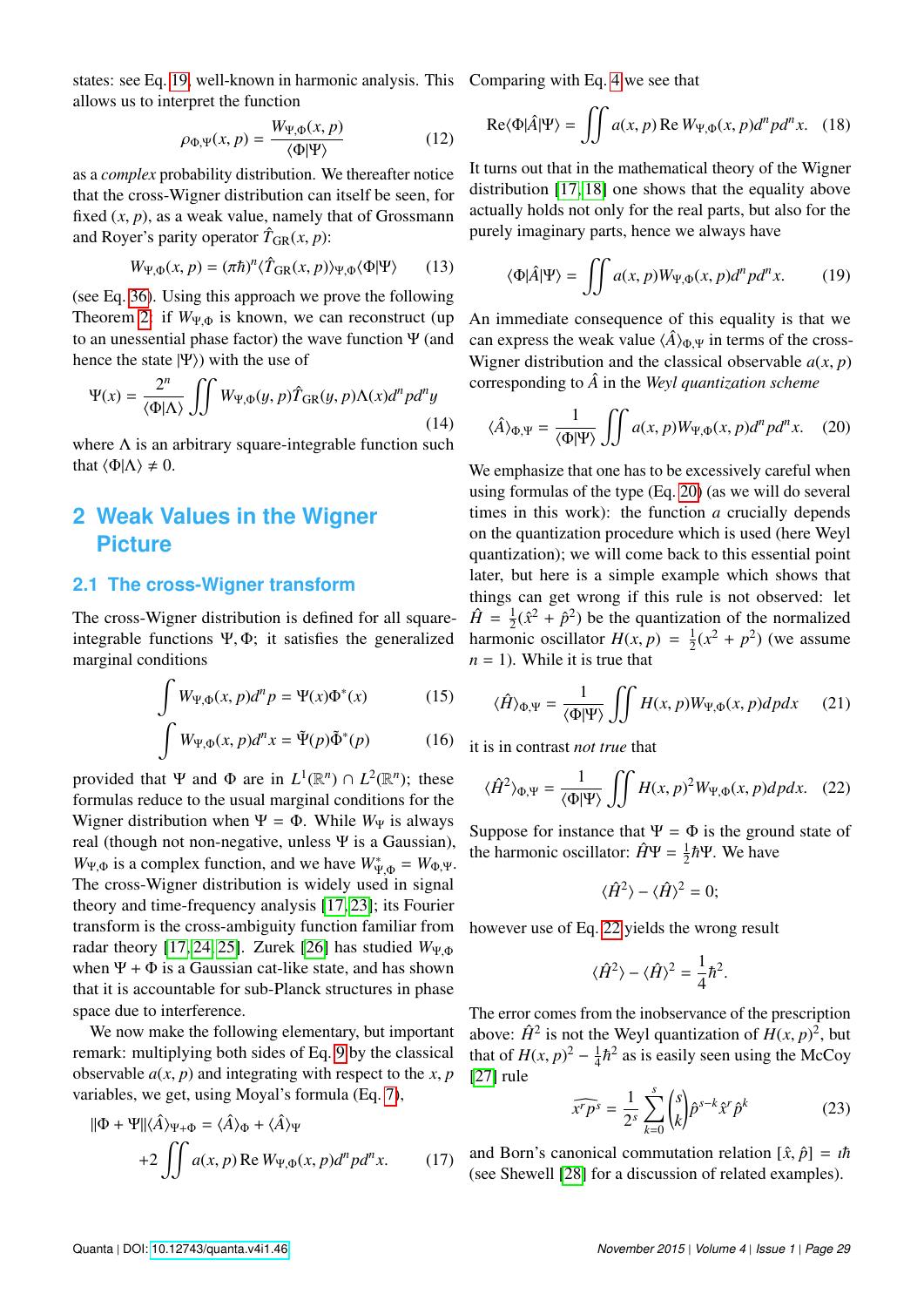#### **2.2 A complex phase space distribution**

Let us now set

<span id="page-3-2"></span>
$$
\rho_{\Phi,\Psi}(x,p) = \frac{W_{\Psi,\Phi}(x,p)}{\langle \Phi | \Psi \rangle};\tag{24}
$$

using the marginal conditions given by Eqs. [15](#page-2-3)[,16](#page-2-4) we get

$$
\int \rho_{\Phi,\Psi}(x,p)d^n p = \frac{\Phi^*(x)\Psi(x)}{\langle \Phi|\Psi \rangle} \tag{25}
$$

$$
\int \rho_{\Phi,\Psi}(x,p)d^n x = \frac{\tilde{\Phi}^*(p)\tilde{\Psi}(p)}{\langle \Phi | \Psi \rangle} \tag{26}
$$

hence the function  $\rho_{\Phi,\Psi}$  is a complex probability distribution

$$
\int \rho_{\Phi,\Psi}(x,p)d^n p d^n x = 1. \tag{27}
$$

The weak value is given in terms of  $\rho_{\Phi,\Psi}$  by

<span id="page-3-7"></span>
$$
\langle \hat{A} \rangle_{\Phi,\Psi} = \int a(x,p)\rho_{\Phi,\Psi}(x,p)d^n p d^n x \tag{28}
$$

which reduces to Eq. [7](#page-1-1) in the case of an ideal measurement, namely  $\Phi = \Psi$ . The practical meaning of these relations is the following [\[5\]](#page-5-1): the readings of the pointer of the measuring device will cluster around the value

$$
\text{Re}\langle \hat{A} \rangle_{\Phi,\Psi} = \int \text{Re}(a(x,p)\rho_{\Phi,\Psi}(x,p))d^n p d^n x \qquad (29)
$$

while the quantity

Im
$$
\langle \hat{A} \rangle_{\Phi, \Psi} = \int \text{Im}(a(x, p)\rho_{\Phi, \Psi}(x, p))d^n p d^n x
$$
 (30)

measures the shift in the variable conjugate to the pointer variable. In an interesting paper [\[29\]](#page-7-1) Feyereisen discusses some aspects of the complex distribution  $\rho_{\Phi,\Psi}$ .

#### **2.3 The cross-Wigner transform as a weak value**

Let  $\hat{T}(x_0, p_0) = e^{-\frac{1}{\hbar}(p_0 \hat{x} - x_0 \hat{p})}$  be the Heisenberg operator;<br>it is a unitary operator whose action on a wavefunction  $\Psi$ it is a unitary operator whose action on a wavefunction Ψ is given by

<span id="page-3-1"></span>
$$
\hat{T}(x_0, p_0)\Psi(x) = e^{\frac{1}{\hbar}\left(p_0 x - \frac{1}{2}p_0 x_0\right)}\Psi(x - x_0).
$$
 (31)

It has the following simple dynamical interpretation [\[18,](#page-6-15) [21\]](#page-6-11):  $\hat{T}(z_0)$  is the time-one propagator for the Schrödinger equation corresponding to the translation Hamiltonian  $\hat{H}_0 = x_0 \hat{p} - p_0 \hat{x}$ . An associated operator is the Grossmann– Royer reflection operator (or displacement parity operator) [\[18,](#page-6-15) [30,](#page-7-2) [31\]](#page-7-3) given by

$$
\hat{T}_{GR}(x_0, p_0) = \hat{T}(x_0, p_0) R^{\vee} \hat{T}(x_0, p_0)^{\dagger}
$$
 (32)

where  $R^{\vee}$  changes the parity of the function to which it is applied:  $R^{\vee}\Psi(x) = \Psi(-x)$ ; the explicit action of  $\hat{T}_{GR}(z_0)$ on wavefunctions is easily obtained using Eq. [31](#page-3-1) and one finds

<span id="page-3-8"></span>
$$
\hat{T}_{GR}(x_0, p_0)\Psi(x) = e^{\frac{2t}{\hbar}p_0(x-x_0)}\Psi(2x_0 - x).
$$
 (33)

<span id="page-3-6"></span>Now, a straightforward calculation shows that the Wigner distribution  $W_{\Psi}$  is (up to an unessential factor), the expectation value of  $\hat{T}_{GR}(x_0, p_0)$  in the state  $|\Psi\rangle$ ; in fact (dropping the subscripts 0)

$$
W_{\Psi}(x, p) = \left(\frac{1}{\pi \hbar}\right)^n \langle \hat{T}_{\text{GR}}(x, p) \Psi | \Psi \rangle. \tag{34}
$$

More generally, a similar calculation shows that the cross-Wigner transform is given by

<span id="page-3-4"></span>
$$
W_{\Psi,\Phi}(x,p) = \left(\frac{1}{\pi\hbar}\right)^n \langle \hat{T}_{\text{GR}}(x,p)\Phi|\Psi\rangle \tag{35}
$$

and can hence be viewed as a transition amplitude. Taking Eq. [5](#page-1-4) into account we thus have

<span id="page-3-0"></span>
$$
W_{\Psi,\Phi}(x,p) = (\pi \hbar)^n \langle \hat{T}_{GR}(x,p) \rangle_{\Psi,\Phi} \langle \Phi | \Psi \rangle; \tag{36}
$$

this relation immediately implies, using definition [\(24\)](#page-3-2) of the complex probability distribution  $\rho_{\Phi,\Psi}$ , the important equality

$$
\rho_{\Phi,\Psi}(x,p) = (\pi \hbar)^n \langle \hat{T}_{GR}(x,p) \rangle_{\Psi,\Phi} \tag{37}
$$

which can in principle be used to determine  $\rho_{\Phi,\Psi}$ .

As already mentioned, the cross-ambiguity function  $A_{\Psi\Phi}$  is essentially the Fourier transform of  $W_{\Psi\Phi}$ ; in fact

<span id="page-3-3"></span>
$$
A_{\Psi,\Phi} = \mathcal{F}_{\sigma} W_{\Psi,\Phi} \ , \ W_{\Psi,\Phi} = \mathcal{F}_{\sigma} A_{\Psi,\Phi} \qquad (38)
$$

where  $\mathcal{F}_{\sigma}$  is the symplectic Fourier transform: if  $a =$  $a(x, p)$  then  $\mathcal{F}_{\sigma}a(x, p) = \tilde{a}(p, -x)$  where  $\tilde{a}$  is the ordinary  $2n$ -dimensional  $\hbar$ -Fourier transform of  $a$ ; explicitly

$$
\mathcal{F}_{\sigma}a(x,p) = \left(\frac{1}{2\pi\hbar}\right)^n \iint e^{-\frac{1}{\hbar}(xp'-p'x)} a(x',p')d^np'd^nx'.
$$
\n(39)

Both equalities in Eq. [38](#page-3-3) are equivalent because the symplectic Fourier transform is involutive, and hence its own inverse. While the cross-Wigner distribution is a measure of *interference*, the cross-ambiguity function is rather a measure of *correlation*. One shows [\[11,](#page-6-5) [17,](#page-6-12) [18,](#page-6-15) [23\]](#page-6-16) that  $A_{\Psi,\Phi}$  is explicitly given by

$$
A_{\Psi,\Phi}(x,p) = \left(\frac{1}{2\pi\hbar}\right)^n \int e^{-\frac{1}{\hbar}py}\Psi\left(y+\frac{1}{2}x\right)\Phi^*\left(y-\frac{1}{2}x\right)d^ny.
$$
\n(40)

The cross-ambiguity function is easily expressed using the Heisenberg operator instead of the Grossmann–Royer operator as

<span id="page-3-5"></span>
$$
A_{\Psi,\Phi}(x,p) = \left(\frac{1}{2\pi\hbar}\right)^n \langle \hat{T}(x,p)\Phi|\Psi\rangle. \tag{41}
$$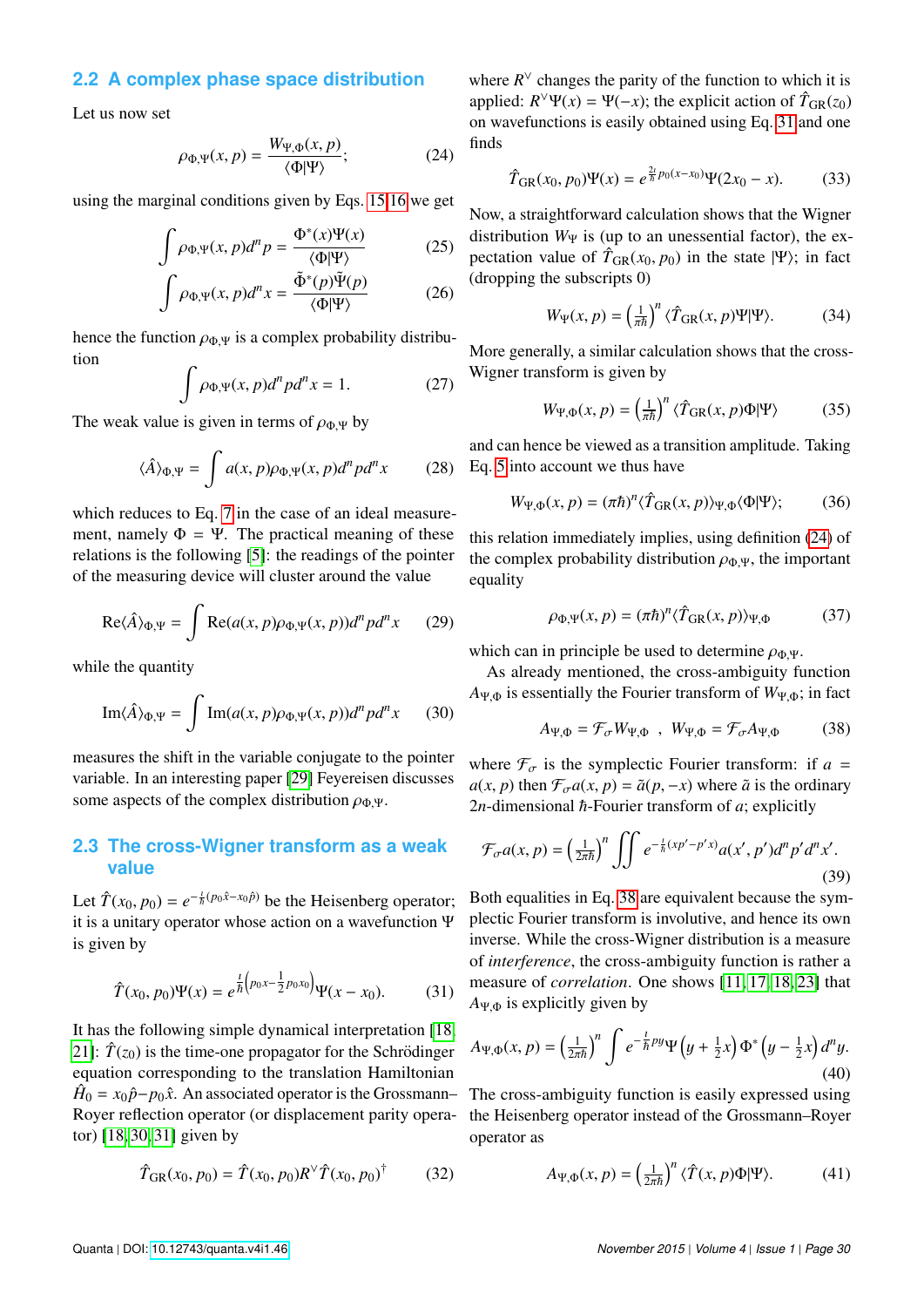edge of the classical observable *a* allows us to determine the weak value of the corresponding Weyl operator using the weak value of the Grossmann–Royer (respectively the Heisenberg) operator:

*cal observable a. We have*

<span id="page-4-0"></span>
$$
\langle \hat{A} \rangle_{\Phi,\Psi} = \left(\frac{1}{\pi \hbar}\right)^n \iint a(x,p) \langle \hat{T}_{GR}(x,p) \rangle_{\Phi,\Psi} d^n p d^n x \quad (42)
$$

*and*

<span id="page-4-1"></span>
$$
\langle \hat{A} \rangle_{\Phi,\Psi} = \left(\frac{1}{2\pi\hbar}\right)^n \iint \mathcal{F}_{\sigma} a(x,p) \langle \hat{T}(x,p) \rangle_{\Phi,\Psi} d^n p d^n x. \tag{43}
$$

*Proof.* In view of Moyal's formula (Eq. [19\)](#page-2-1) we have

<span id="page-4-2"></span>
$$
\langle \Phi | \hat{A} | \Psi \rangle = \iint a(x, p) W_{\Psi, \Phi}(x, p) d^n p d^n x \tag{44}
$$

that is, taking Eq. [35](#page-3-4) into account

$$
\langle \Phi | \hat{A} | \Psi \rangle = \left(\frac{1}{\pi \hbar}\right)^n \iint a(x, p) \langle \hat{T}_{GR}(x, p) \Phi | \Psi \rangle d^n p d^n x \tag{45}
$$

hence Eq. [42;](#page-4-0) Eq. [43](#page-4-1) is obtained in a similar way, first applying the Plancherel formula to the right-hand side of Eq. [44,](#page-4-2) then applying the first identity given by Eq. [38,](#page-3-3) and finally using Eq. [41.](#page-3-5)  $\Box$ 

Notice that the formulas above immediately yield the well-known [\[11,](#page-6-5) [17,](#page-6-12) [18,](#page-6-15) [21\]](#page-6-11) representations of the operator  $\hat{A}$  in terms of the Grossmann–Royer and Heisenberg operators:

$$
\hat{A} = \left(\frac{1}{\pi\hbar}\right)^n \iint a(x, p)\hat{T}_{GR}(x, p)d^n p d^n x \qquad (46)
$$

and

$$
\hat{A} = \left(\frac{1}{2\pi\hbar}\right)^n \iint \mathcal{F}_{\sigma} a(x, p) \hat{T}(x, p) d^n p d^n x.
$$
 (47)

## **3 The Reconstruction Problem**

#### **3.1 Lundeen's experiment**

In 2012, Lundeen and his co-workers [\[32\]](#page-7-4) determined the wavefunction by weakly measuring the position, and thereafter performing a strong measurement of the momentum. They considered the following experiment on a particle: a weak measurement of *x* is performed which amounts to applying the projection operator  $\hat{\Pi}_x = |x\rangle\langle x|$  to the pre-selected state  $|\Psi\rangle$ ; thereafter they perform a strong measurement of momentum, which yields the value  $p_0$ ,

The following important result shows that the knowl- that is  $\Phi(x) = e^{\frac{i}{\hbar} p_0 x}$ . The result of the weak measurement is thus

<span id="page-4-4"></span>
$$
\langle \hat{\Pi}_x \rangle_{\Psi,\Phi} = \frac{\langle p_0 | x \rangle \langle x | \Psi \rangle}{\langle p_0 | \Psi \rangle} = \left(\frac{1}{2\pi\hbar}\right)^{\frac{n}{2}} \frac{e^{-\frac{1}{\hbar}p_0 x} \Psi(x)}{\tilde{\Psi}(p_0)} \qquad (48)
$$

**Theorem 1.** Let  $\hat{A}$  be the Weyl quantization of the classi- where Ψ the Fourier transform of Ψ. Since the value of *p*<sup>0</sup> is known we get

<span id="page-4-3"></span>
$$
\Psi(x) = \frac{1}{k} e^{\frac{i}{\hbar} p_0 x} \langle \hat{\Pi}_x \rangle_{\Psi, \Phi} \tag{49}
$$

where  $k = (2\pi\hbar)^{\frac{n}{2}} \tilde{\Psi}(p_0)$ ; Eq. [49](#page-4-3) thus allows to determine Ψ(*x*) by scanning through the values of *x*. Thus, by reducing the disturbance induced by measuring the position and thereafter performing a sharp measurement of momentum we can reconstruct the wavefunction pointwise. In [\[33\]](#page-7-5) Lundeen and Bamber generalize this construction to mixed states and arbitrary pairs of observables. Using the complex distribution  $\rho_{\Psi,\Phi}(x, p)$  defined above it is easy to recover Eq. [49](#page-4-3) of Lundeen *et al*. In fact, choose  $a(x, p) = \Pi_{x_0}(x, p) = \delta(x - x_0)$ ; its Weyl quantization

$$
\hat{\Pi}_{x_0}\Psi(x)=\Psi(x_0)\delta(x-x_0)
$$

is the projection operator:  $\hat{\Pi}_{x_0}|\Psi\rangle = \Psi(x_0)|x_0\rangle$ . Using the elementary properties of the Dirac delta function together with the marginal property [25,](#page-3-6) Eq. [28](#page-3-7) becomes

$$
\langle \hat{\Pi}_{x_0} \rangle_{\Phi, \Psi} = \int \delta(x - x_0) \rho_{\Phi, \Psi}(x, p) d^n p d^n x
$$

$$
= \int \rho_{\Phi, \Psi}(x_0, p) d^n p
$$

$$
= \frac{\Phi^*(x_0) \Psi(x_0)}{\langle \Phi | \Psi \rangle}
$$

which is Eq. [48](#page-4-4) since  $\Phi(x_0) = e^{\frac{i}{\hbar} p_0 x_0}$ ; Eq. [49](#page-4-3) follows.

#### **3.2 Reconstruction: the Weyl–Wigner–Moyal approach**

It is well-known [\[17,](#page-6-12)[18\]](#page-6-15) that the knowledge of the Wigner distribution  $W_{\Psi}$  uniquely determines the state  $|\Psi\rangle$ ; this is easily seen by noting that  $W_{\Psi}$  is essentially a Fourier transform and applying the Fourier inversion formula, which yields

$$
\Psi(x)\Psi^*(x') = \int e^{\frac{i}{\hbar}p(x-x')}W_{\Psi}[\frac{1}{2}(x+x'), p]d^np; \quad (50)
$$

one then chooses  $x'$  such that  $\Psi(x') \neq 0$ , which yields the value of  $\Psi(x)$  for arbitrary *x*. The same procedure applies to the cross-Wigner transform (Eq. [10\)](#page-1-5); one finds that

<span id="page-4-5"></span>
$$
\Psi(x)\Phi^*(x') = \int e^{\frac{t}{\hbar}p(x-x')}W_{\Psi,\Phi} \Big[\frac{1}{2}(x+x'),p\Big]d^np. \tag{51}
$$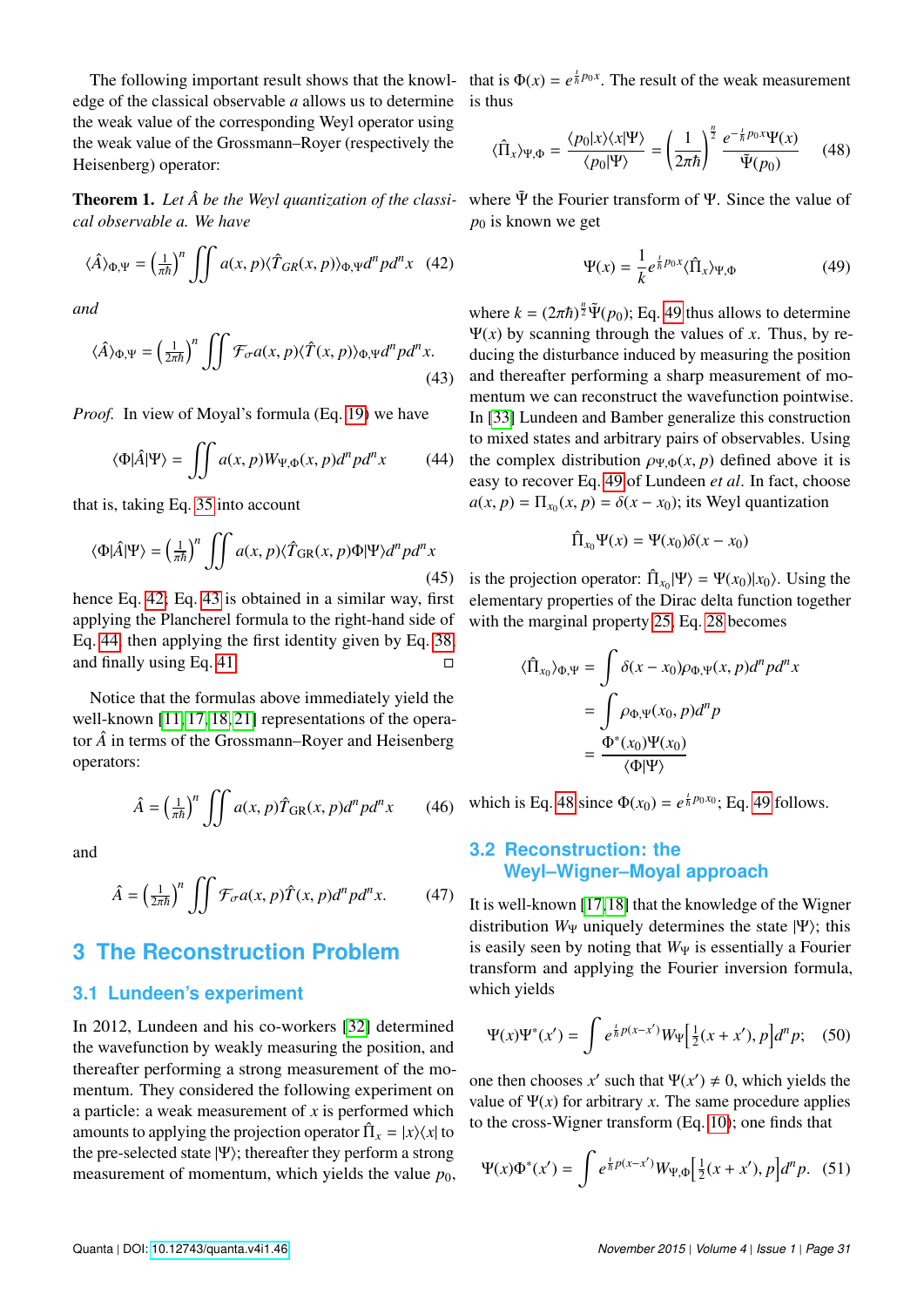Notice that if we choose  $x' = x$  we recover the generalized marginal condition (Eq. [15\)](#page-2-3) satisfied by the cross-Wigner distribution.

Thus, the knowledge of  $W_{\Psi,\Phi}$  and  $\Phi$  is in principle sufficient to determine the wavefunction Ψ. Here is a stronger statement which shows that the state  $|\Psi\rangle$  can be reconstructed from *<sup>W</sup>*Ψ,<sup>Φ</sup> using an *arbitrary* auxiliary state  $|\Lambda\rangle$  non-orthogonal to  $|\Phi\rangle$ :

<span id="page-5-3"></span>**Theorem 2.** Let  $\Lambda$  be an arbitrary vector in  $L^2(\mathbb{R}^n)$  such *that*  $\langle \Phi | \Lambda \rangle \neq 0$ *. We have* 

<span id="page-5-4"></span>
$$
\Psi(x)\langle\Phi|\Lambda\rangle = 2^n \iint e^{\frac{2t}{\hbar}p(x-y)} W_{\Psi,\Phi}(y,p)\Lambda(2y-x)d^n p d^n y
$$
\n(52)

*that is*

<span id="page-5-2"></span>
$$
\Psi(x) = \frac{2^n}{\langle \Phi | \Lambda \rangle} \iiint W_{\Psi, \Phi}(y, p) \hat{T}_{GR}(y, p) \Lambda(x) d^n p d^n y; \tag{53}
$$

*equivalently,*

$$
\Psi(x) = 2^n \frac{\langle \Psi | \Phi \rangle}{\langle \Phi | \Lambda \rangle} \iint \rho_{\Psi, \Phi}(y, p) \hat{T}_{GR}(y, p) \Lambda(x) d^n p d^n y. \tag{54}
$$

*Proof.* By a standard continuity and density argument it is sufficient to assume that  $\Psi$ ,  $\Phi$ ,  $\Lambda$  are in  $\mathcal{S}(\mathbb{R}^n)$ . Using Eq. 51 we have Eq. [51](#page-4-5) we have

$$
\Psi(x)\langle\Phi|\Lambda\rangle = \iint e^{\frac{i}{\hbar}p(x-x')}W_{\Psi,\Phi}(\frac{1}{2}(x+x'),p)\Lambda(x')d^npd^n x'
$$

Setting  $y = \frac{1}{2}$ <br>view of the s  $\frac{1}{2}(x + x')$  we get Eq. [52](#page-5-4) and hence Eq. [53](#page-5-2) in view of the explicit formula for the Grossmann–Royer parity operator (Eq. [33\)](#page-3-8).  $\Box$ 

Here is an example: viewing  $\langle \Phi | \Lambda \rangle$  as the distributional bracket  $\langle \Lambda, \Phi^* \rangle$  we may choose  $\Lambda(x) = \delta(x - x_0)$ . This yields  $\langle \Lambda, \Phi^* \rangle = \Phi^*(x_0)$  and the right-hand side of Eq. [52](#page-5-4) is just the integral

$$
\int e^{\frac{i}{\hbar}p(x-x')}W_{\Psi,\Phi}(\frac{1}{2}(x+x'),p)d^{n}p
$$

hence we recover Eq. [51](#page-4-5) as a particular case.

### **4 Discussion**

We have been able to give a complete characterization of the notion of weak value in terms of the Wigner distribution, which is intimately related to the Weyl quantization scheme through Moyal's formula (Eq. [7\)](#page-1-1). There are however other possible physically meaningful quantization schemes; the most interesting is certainly that of Born– Jordan [\[34,](#page-7-6) [35\]](#page-7-7) mentioned in the introduction; the latter

plays an increasingly important role in quantum mechanics and in time-frequency analysis [\[7,](#page-6-1) [8,](#page-6-2) [10,](#page-6-4) [11,](#page-6-5) [36–](#page-7-8)[38\]](#page-7-9), and each of these leads to a different phase space formalism, where the Wigner distribution has to be replaced by more general element of the *Cohen class* [\[39,](#page-7-10) [40\]](#page-7-11). Unexpected difficulties however arise, especially when one deals with the reconstruction problem; these difficulties have a purely mathematical origin, and are related to the division of distributions (for a mathematical analysis of the nature of these difficulties, see [\[38\]](#page-7-9)). The reconstruction problem for general phase space distributions will be addressed in a forthcoming publication. It should also be mentioned that Hiley and Cohen have proposed in [\[41\]](#page-7-12) an approach to retrodiction from the perspective of the Einstein–Podolsky–Rosen–Bohm experiment; it is possible that this approach could be studied from the point of view of the techniques developed here.

## **Acknowledgements**

Maurice de Gosson has been funded by the grant P-27773 of the FWF Austrian Science Fund.

## **References**

- <span id="page-5-0"></span>[1] Aharonov Y, Bergmann PG, Lebowitz JL. Time symmetry in the quantum process of measurement. Physical Review B 1964; 134 (6): 1410–1416. [doi:10.1103/PhysRev.134.B1410](http://dx.doi.org/10.1103/PhysRev.134.B1410)
- [2] Aharonov Y, Cohen E, Elitzur AC. Can a future choice affect a past measurement's outcome? Annals of Physics 2015; 355: 258–268. [arXiv:1206.](http://arxiv.org/abs/1206.6224) [6224](http://arxiv.org/abs/1206.6224), [doi:10.1016/j.aop.2015.02.020](http://dx.doi.org/10.1016/j.aop.2015.02.020)
- [3] Aharonov Y, Vaidman L. Properties of a quantum system during the time interval between two measurements. Physical Review A 1990; 41 (1): 11–20. [doi:10.1103/PhysRevA.41.11](http://dx.doi.org/10.1103/PhysRevA.41.11)
- [4] Aharonov Y, Vaidman L. Complete description of a quantum system at a given time. Journal of Physics A: Mathematical and General 1991; 24 (10): 2315– 2328. [doi:10.1088/0305-4470/24/10/018](http://dx.doi.org/10.1088/0305-4470/24/10/018)
- <span id="page-5-1"></span>[5] Aharonov Y, Vaidman L. The two-state vector formalism: an updated review. In: Time in Quantum Mechanics. Lecture Notes in Physics, vol.734, Muga JG, Mayato RS, Egusquiza ´IL (editors), Berlin: Springer, 2008, pp.399– 447. [arXiv:quant-ph/0105101](http://arxiv.org/abs/quant-ph/0105101), [doi:10.1007/](http://dx.doi.org/10.1007/978-3-540-73473-4_13) [978-3-540-73473-4\\_13](http://dx.doi.org/10.1007/978-3-540-73473-4_13)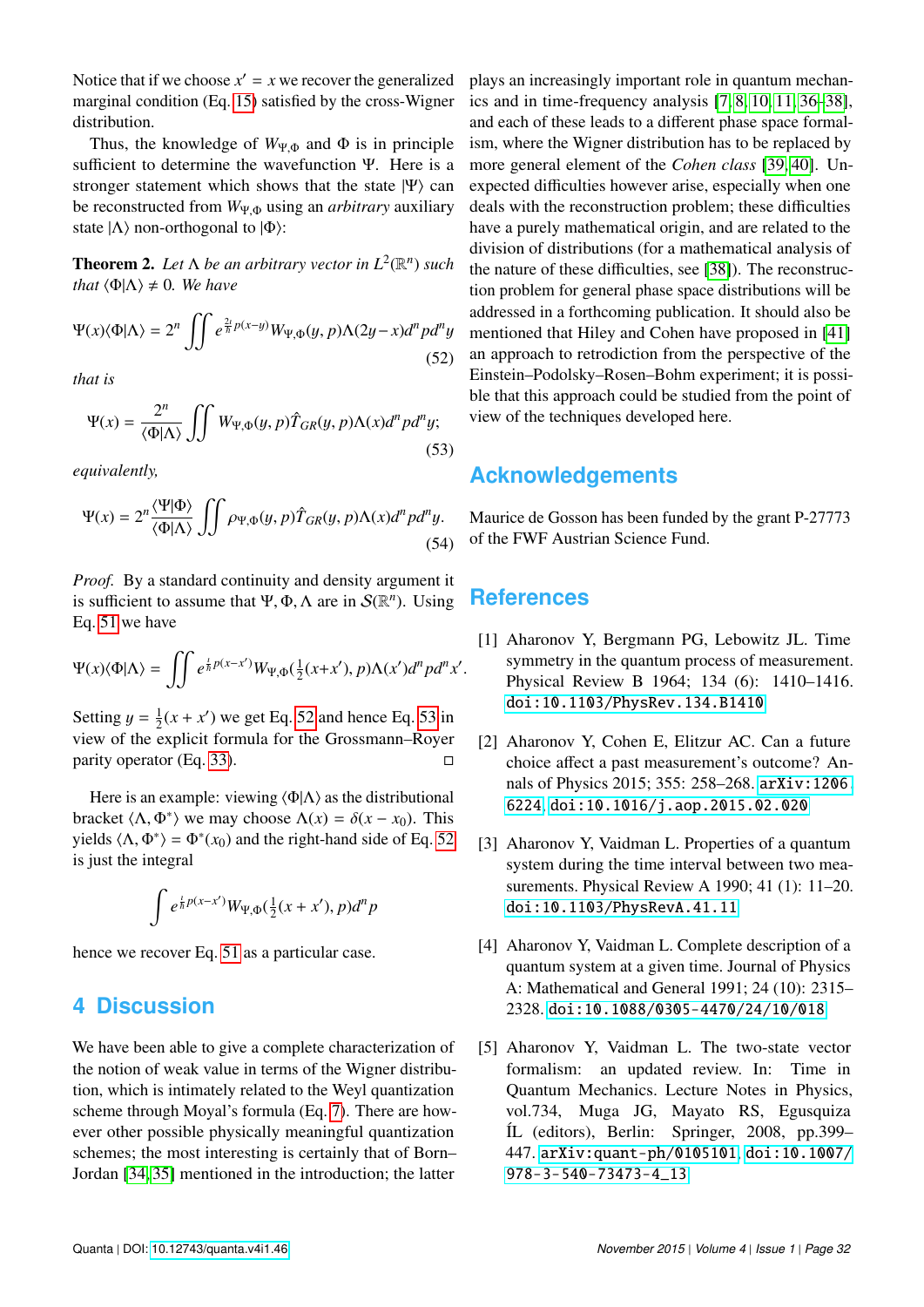- <span id="page-6-0"></span>[6] Aharonov Y, Rohrlich D. Quantum Paradoxes: [17] Folland GB. Harmonic Analysis in Phase Space. Quantum Theory for the Perplexed. Weinheim: Wiley-VCH, 2005.
- <span id="page-6-1"></span>[7] de Gosson MA, de Gosson SM. The reconstruction problem and weak quantum values. Journal of Physics A: Mathematical and Theoretical 2012; 45 (11): 115305. [arXiv:1112.5773](http://arxiv.org/abs/1112.5773), [doi:10.1088/](http://dx.doi.org/10.1088/1751-8113/45/11/115305) [1751-8113/45/11/115305](http://dx.doi.org/10.1088/1751-8113/45/11/115305)
- <span id="page-6-2"></span>[8] de Gosson MA, de Gosson SM. Weak values of a quantum observable and the cross-Wigner distribution. Physics Letters A 2012; 376 (4): 293–296. [arXiv:1109.3665](http://arxiv.org/abs/1109.3665), [doi:10.1016/j.physleta.](http://dx.doi.org/10.1016/j.physleta.2011.11.007) [2011.11.007](http://dx.doi.org/10.1016/j.physleta.2011.11.007)
- <span id="page-6-3"></span>[9] Gray JE. An interpretation of Woodward's ambiguity function and its generalization. Proceedings of the Radar 2010: IEEE International Radar Conference, Arlington, Virginia, May 10-14, 2010, Institute of Electrical and Electronics Engineers, pp.859– 864. [doi:10.1109/RADAR.2010.5494499](http://dx.doi.org/10.1109/RADAR.2010.5494499)
- <span id="page-6-4"></span>[10] de Gosson MA. Born–Jordan quantization and the equivalence of the Schrödinger and Heisenberg pictures. Foundations of Physics 2014; 44 (10): 1096– 1106. [doi:10.1007/s10701-014-9831-z](http://dx.doi.org/10.1007/s10701-014-9831-z)
- <span id="page-6-5"></span>[11] de Gosson MA. Born–Jordan Quantization: Theory and Applications. Fundamental Theories of Physics, vol.182, Berlin: Springer, 2016.
- <span id="page-6-6"></span>[12] Gröchenig K. Foundations of Time-Frequency Analysis. Applied and Numerical Harmonic Analysis, Boston: Birkhäuser, 2001. [doi:10.1007/](http://dx.doi.org/10.1007/978-1-4612-0003-1) [978-1-4612-0003-1](http://dx.doi.org/10.1007/978-1-4612-0003-1)
- <span id="page-6-7"></span>[13] Hlawatsch F, Auger F. Time-Frequency Analysis: Concepts and Methods. Digital Signal and Image Processing Series, Hoboken, New Jersey: Wiley-ISTE, 2008.
- <span id="page-6-8"></span>[14] Lobo AC, Ribeiro CA. Weak values and the quantum phase space. Physical Review A 2009; 80 (1): 012112. [arXiv:0903.4810](http://arxiv.org/abs/0903.4810), [doi:10.1103/](http://dx.doi.org/10.1103/PhysRevA.80.012112) [PhysRevA.80.012112](http://dx.doi.org/10.1103/PhysRevA.80.012112)
- <span id="page-6-9"></span>[15] Silva R, Guryanova Y, Brunner N, Linden N, Short AJ, Popescu S. Pre- and postselected quantum states: density matrices, tomography, and Kraus operators. Physical Review A 2014; 89 (1): 012121. [arXiv:1308.2089](http://arxiv.org/abs/1308.2089), [doi:10.1103/](http://dx.doi.org/10.1103/PhysRevA.89.012121) [PhysRevA.89.012121](http://dx.doi.org/10.1103/PhysRevA.89.012121)
- <span id="page-6-10"></span>[16] Wigner EP. On the quantum correction for thermodynamic equilibrium. Physical Review 1932; 40 (5): 749–759. [doi:10.1103/PhysRev.40.749](http://dx.doi.org/10.1103/PhysRev.40.749)
- <span id="page-6-12"></span>Princeton, New Jersey: Princeton University Press, 1989.
- <span id="page-6-15"></span>[18] de Gosson MA. Symplectic Methods in Harmonic Analysis and in Mathematical Physics. Pseudo-Differential Operators, vol.7, Boston: Birkhäuser, 2011. [doi:10.1007/978-3-7643-9992-4](http://dx.doi.org/10.1007/978-3-7643-9992-4)
- <span id="page-6-13"></span>[19] Lee H-W. Theory and application of the quantum phase-space distribution functions. Physics Reports 1995; 259 (3): 147–211. [doi:10.1016/](http://dx.doi.org/10.1016/0370-1573(95)00007-4) [0370-1573\(95\)00007-4](http://dx.doi.org/10.1016/0370-1573(95)00007-4)
- [20] Hillery M, O'Connell RF, Scully MO, Wigner EP. Distribution functions in physics: fundamentals. Physics Reports 1984; 106 (3): 121–167. [doi:](http://dx.doi.org/10.1016/0370-1573(84)90160-1) [10.1016/0370-1573\(84\)90160-1](http://dx.doi.org/10.1016/0370-1573(84)90160-1)
- <span id="page-6-11"></span>[21] Littlejohn RG. The semiclassical evolution of wave packets. Physics Reports 1986; 138 (4): 193–291. [doi:10.1016/0370-1573\(86\)90103-1](http://dx.doi.org/10.1016/0370-1573(86)90103-1)
- <span id="page-6-14"></span>[22] Moyal JE. Quantum mechanics as a statistical theory. Mathematical Proceedings of the Cambridge Philosophical Society 1949; 45 (01): 99–124. [doi:](http://dx.doi.org/10.1017/S0305004100000487) [10.1017/S0305004100000487](http://dx.doi.org/10.1017/S0305004100000487)
- <span id="page-6-16"></span>[23] Hlawatsch F, Flandrin P. The interference structure of the Wigner distribution and related timefrequency signal representations. In: The Wigner Distribution: Theory and Applications in Signal Processing. Mecklenbräuker W, Hlawatsch F (editors), Amsterdam: Elsevier, 1997, pp.59–133.
- <span id="page-6-17"></span>[24] Woodward PM. Probability and Information Theory, with Applications to Radar. International Series of Monographs on Electronics and Instrumentation, vol.3, Oxford: Pergamon Press, 1953.
- <span id="page-6-18"></span>[25] Szu HH, Blodgett JA. Wigner distribution and ambiguity function. AIP Conference Proceedings 1980; 65 (1): 355–381. [doi:10.1063/1.32325](http://dx.doi.org/10.1063/1.32325)
- <span id="page-6-19"></span>[26] Zurek WH. Sub-Planck structure in phase space and its relevance for quantum decoherence. Nature 2001; 412 (6848): 712–717.
- <span id="page-6-20"></span>[27] McCoy NH. On the function in quantum mechanics which corresponds to a given function in classical mechanics. Proceedings of the National Academy of Sciences 1932; 18 (11): 674-676. [doi:10.1073/](http://dx.doi.org/10.1073/pnas.18.11.674) [pnas.18.11.674](http://dx.doi.org/10.1073/pnas.18.11.674)